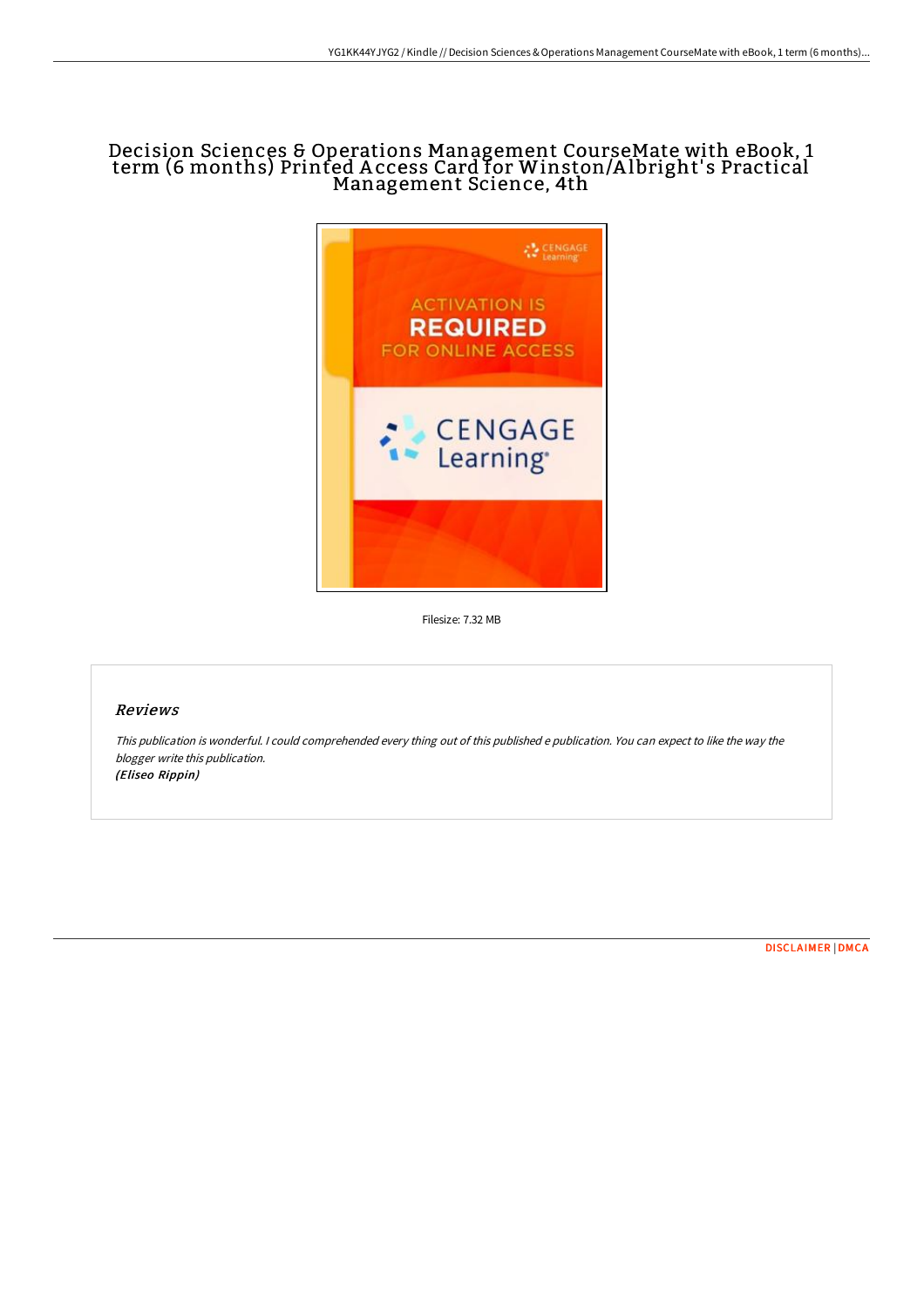## DECISION SCIENCES & OPERATIONS MANAGEMENT COURSEMATE WITH EBOOK, 1 TERM (6 MONTHS) PRINTED ACCESS CARD FOR WINSTON/ALBRIGHT'S PRACTICAL MANAGEMENT SCIENCE, 4TH



Cengage Learning. PRINTED ACCESS CODE. Book Condition: New. 1111944172 Same or next day processing! BRAND NEW! Choose EXPEDITED for super fast delivery!.

 $\Rightarrow$ Read Decision Sciences & Operations Management CourseMate with eBook, 1 term (6 months) Printed Access Card for [Winston/Albright's](http://techno-pub.tech/decision-sciences-amp-operations-management-cour.html) Practical Management Science, 4th Online

Download PDF Decision Sciences & Operations Management CourseMate with eBook, 1 term (6 months) Printed Access Card for [Winston/Albright's](http://techno-pub.tech/decision-sciences-amp-operations-management-cour.html) Practical Management Science, 4th